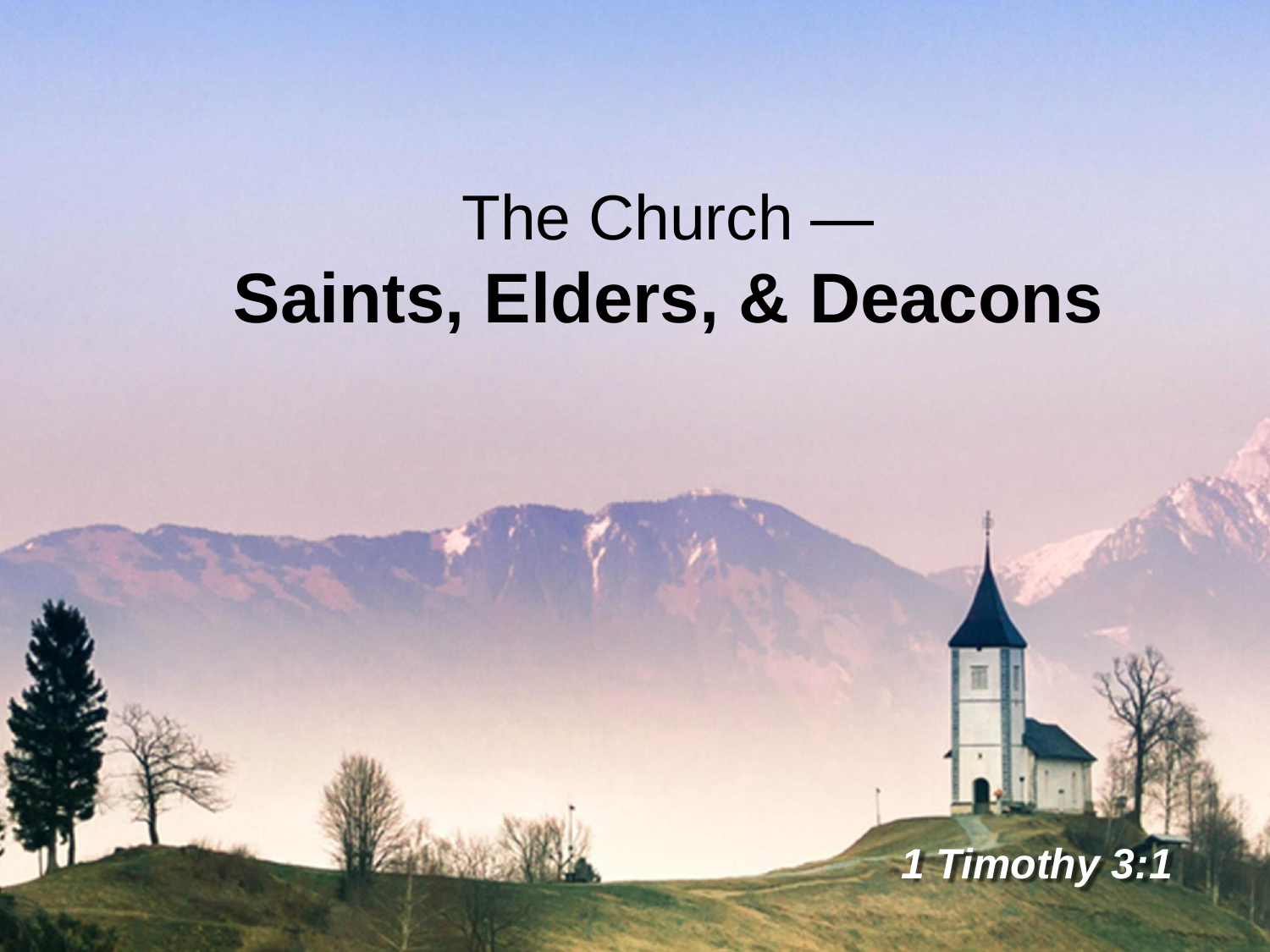# *The Saints, Elders, and Deacons*

• **With regard to "how to do church," what does the New Testament not talk about?**

• **What does the New Testament reveal about church leadership in Philippians 1:1?**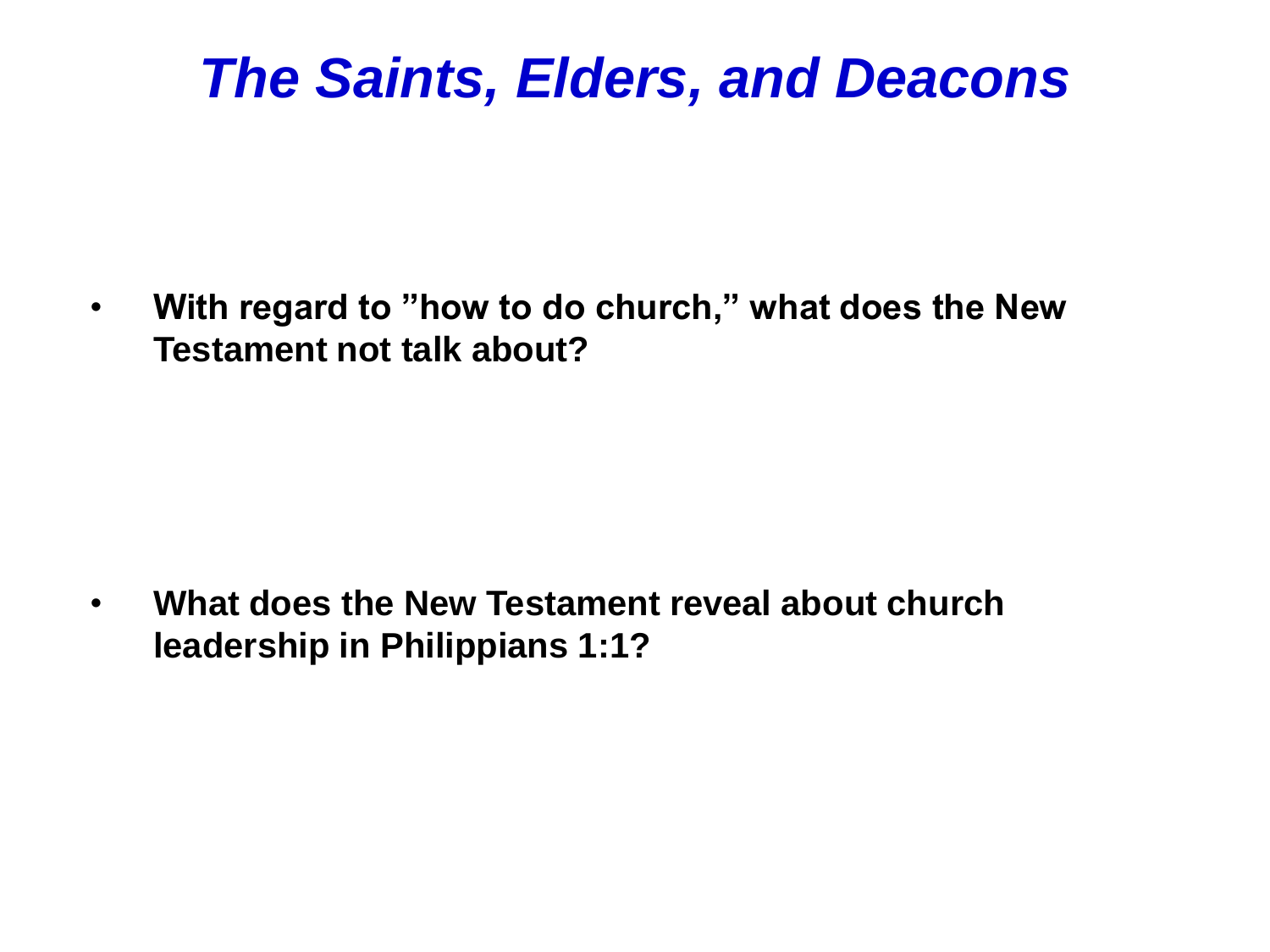#### *Overseers = Elders = Pastors*

• **To what does the term overseer refer?**

• **To what does the term elder refer?**

• **To what does the term pastor or shepherd refer?**

• **An elder is an overseer, who is also a \_\_\_\_\_\_\_\_\_\_\_\_\_\_\_\_\_**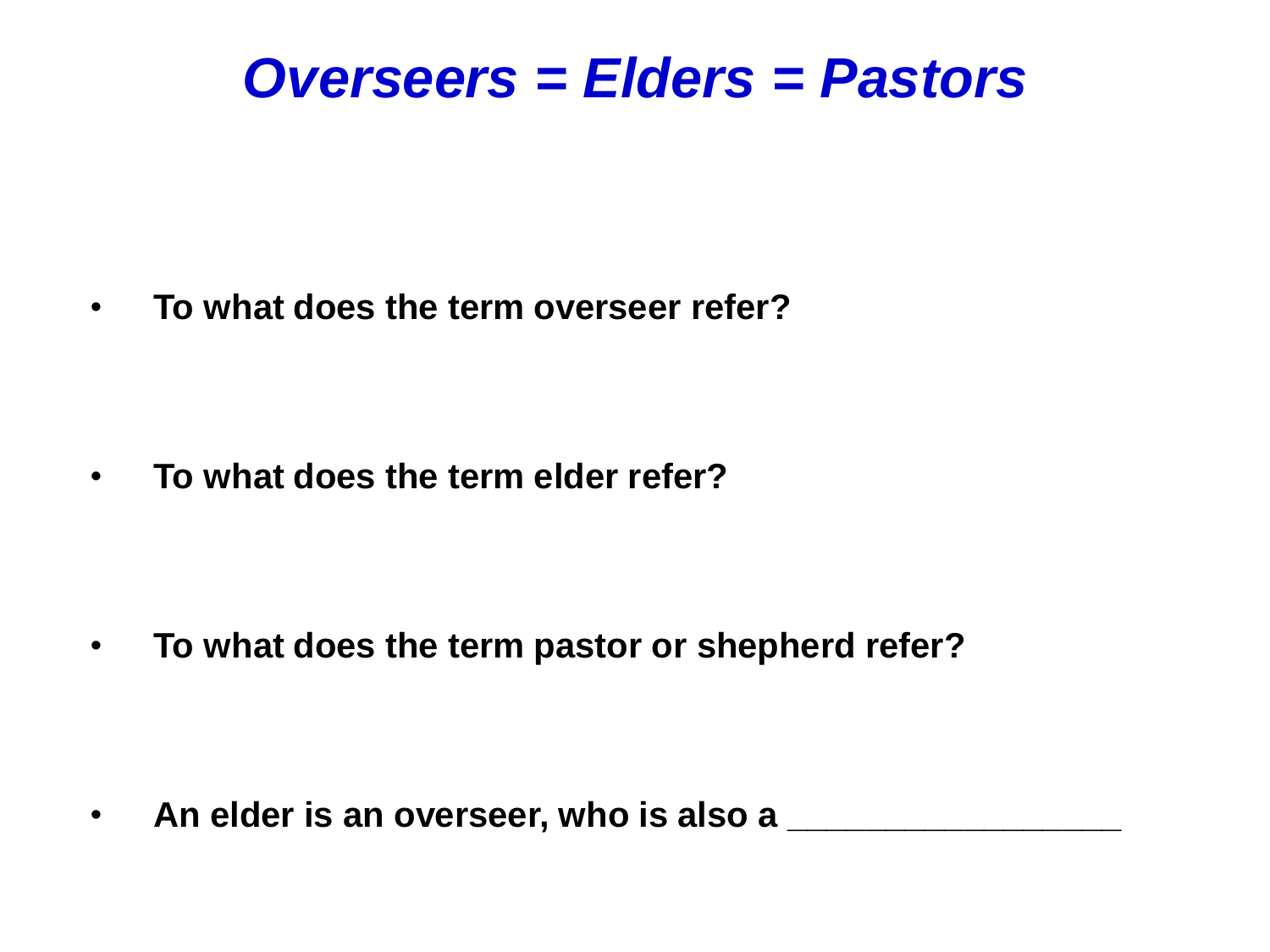# *Plurality of Church Leaders*

- **Where did the early churches meet (Romans 16:5; 1 Corinthians 16:19; Colossians 4:15; Philemon 1:2)?**
- **What is the message about elders from Acts 15:22-23; 20:17; 1 Timothy 5:17; 1 Peter 5:1; Acts 16:4; 21:18?**
- **What does Acts 11:30 and Acts 14:23 reveal about elders?**
- **How many elders does God want each church to have?**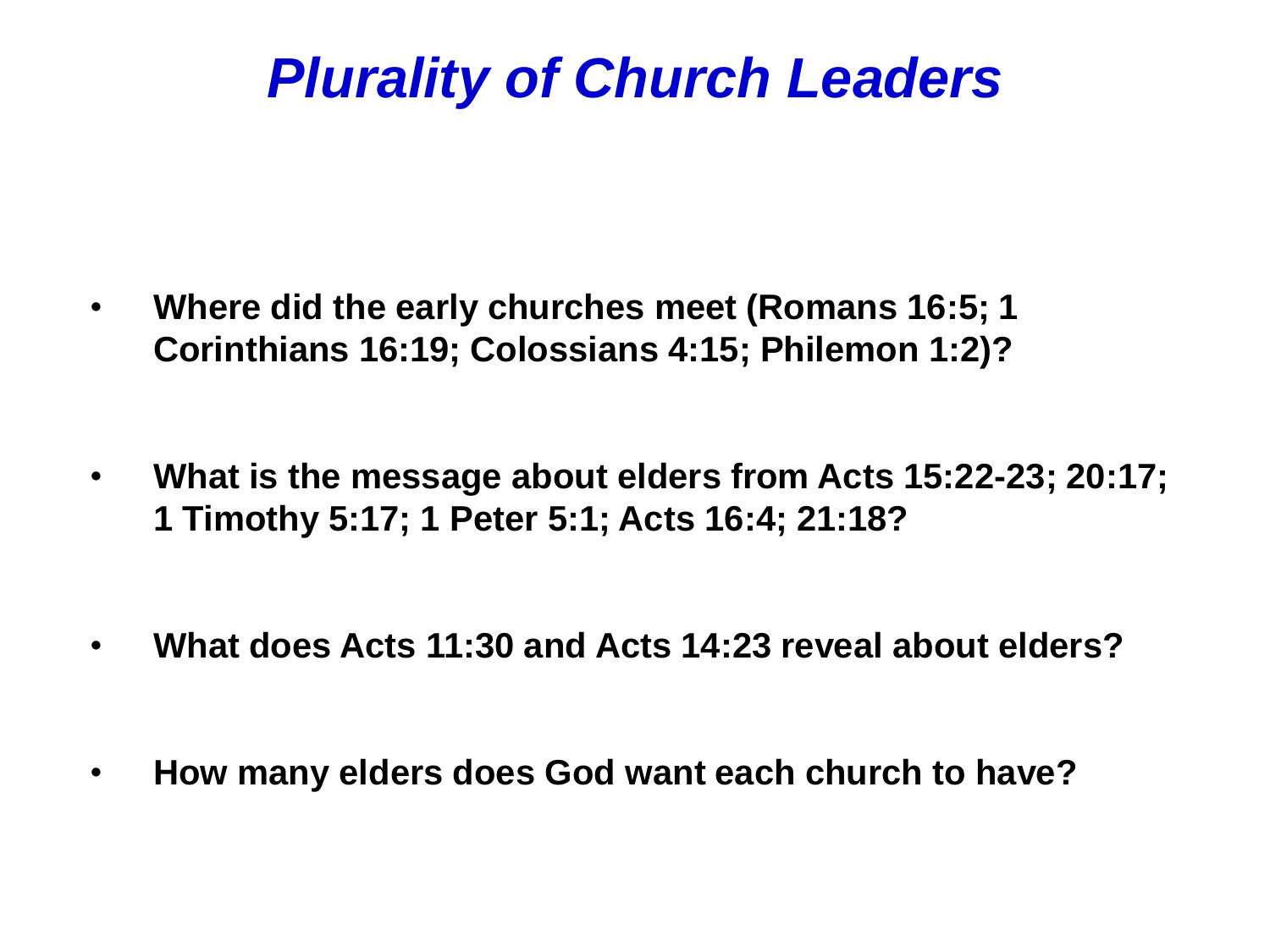# *Responsibilities of Elders*

- **1 Timothy 5:17 helps us understand the most important responsibility of an elder? What is it?**
- **James 5:14 describes another responsibility of elders. What is it?**
- **1 Thessalonians 5:12-13 describes a responsibility of elders. What is it?**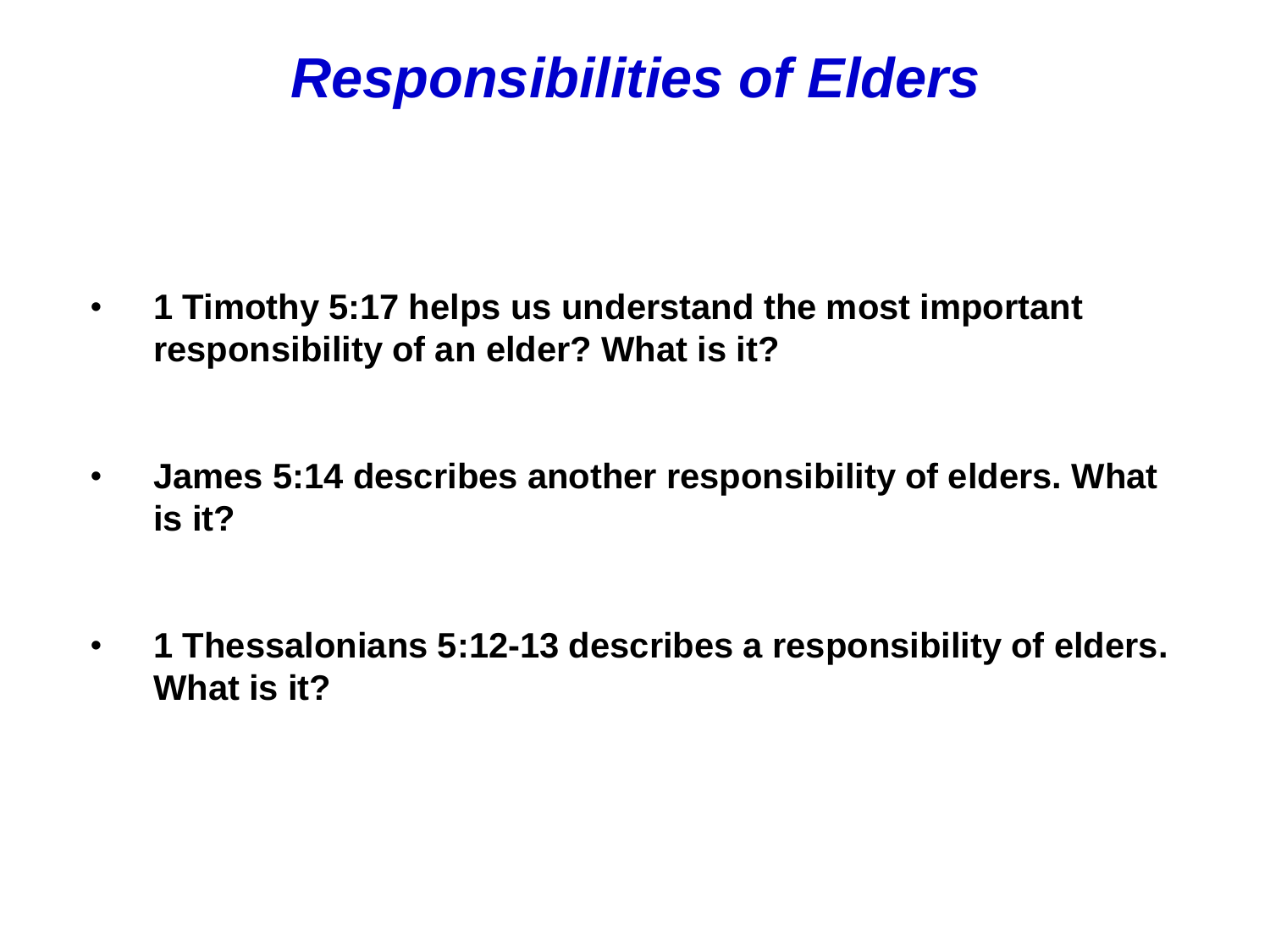

*1 Timothy 3:1*

• **What is the meaning of the Greek word "aspires"?** 

• **Describe a good reason for a man to aspire to be an elder.**

• **Can a man have a wrong desire?**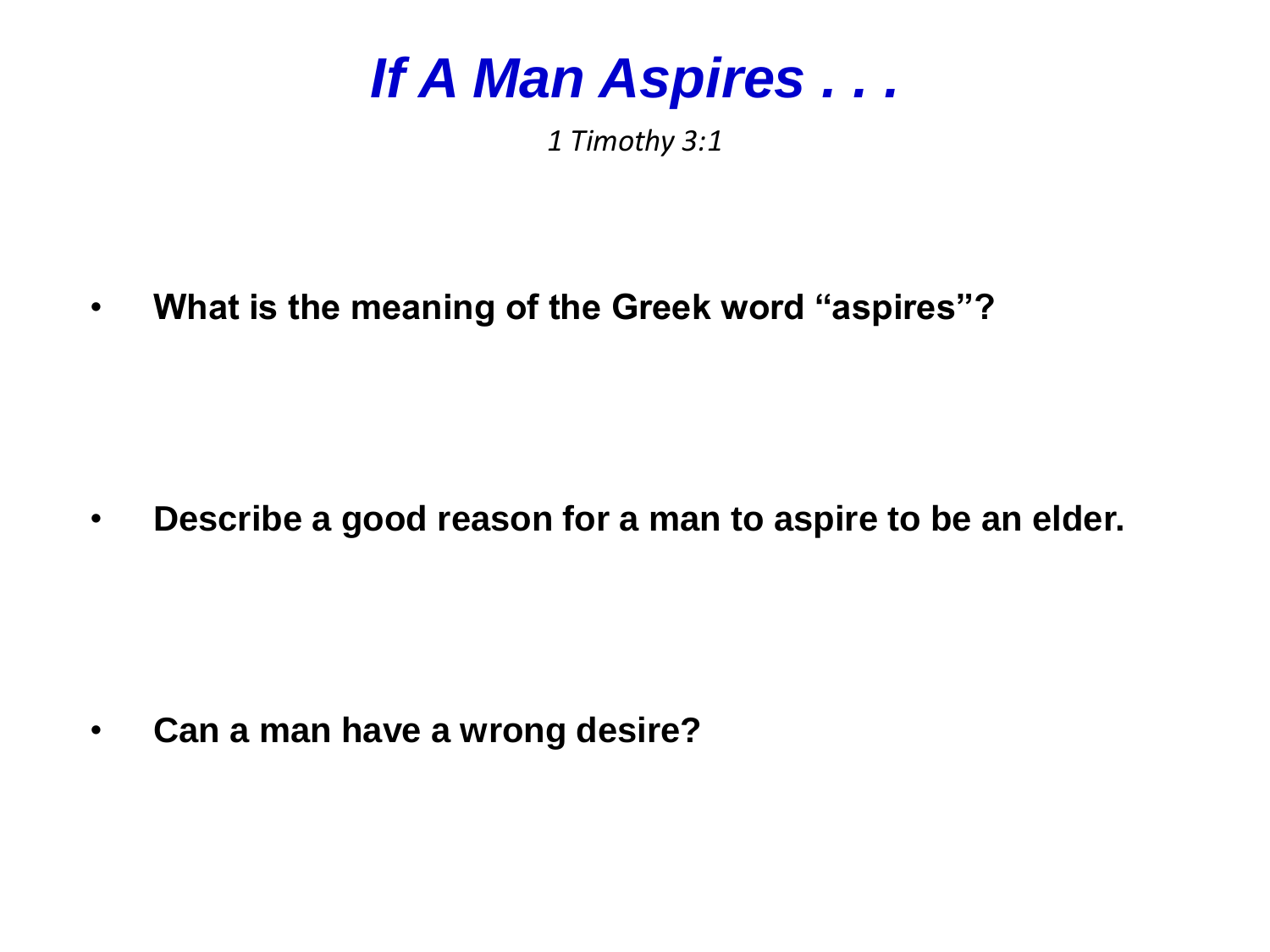

*1 Timothy 3:1*

• **What is the meaning of the Greek word "fine"?** 

• **What is the meaning of the Greek word "work"?** 

• **It is a trustworthy \_\_\_\_\_\_\_\_\_\_\_\_\_\_\_\_\_\_.**